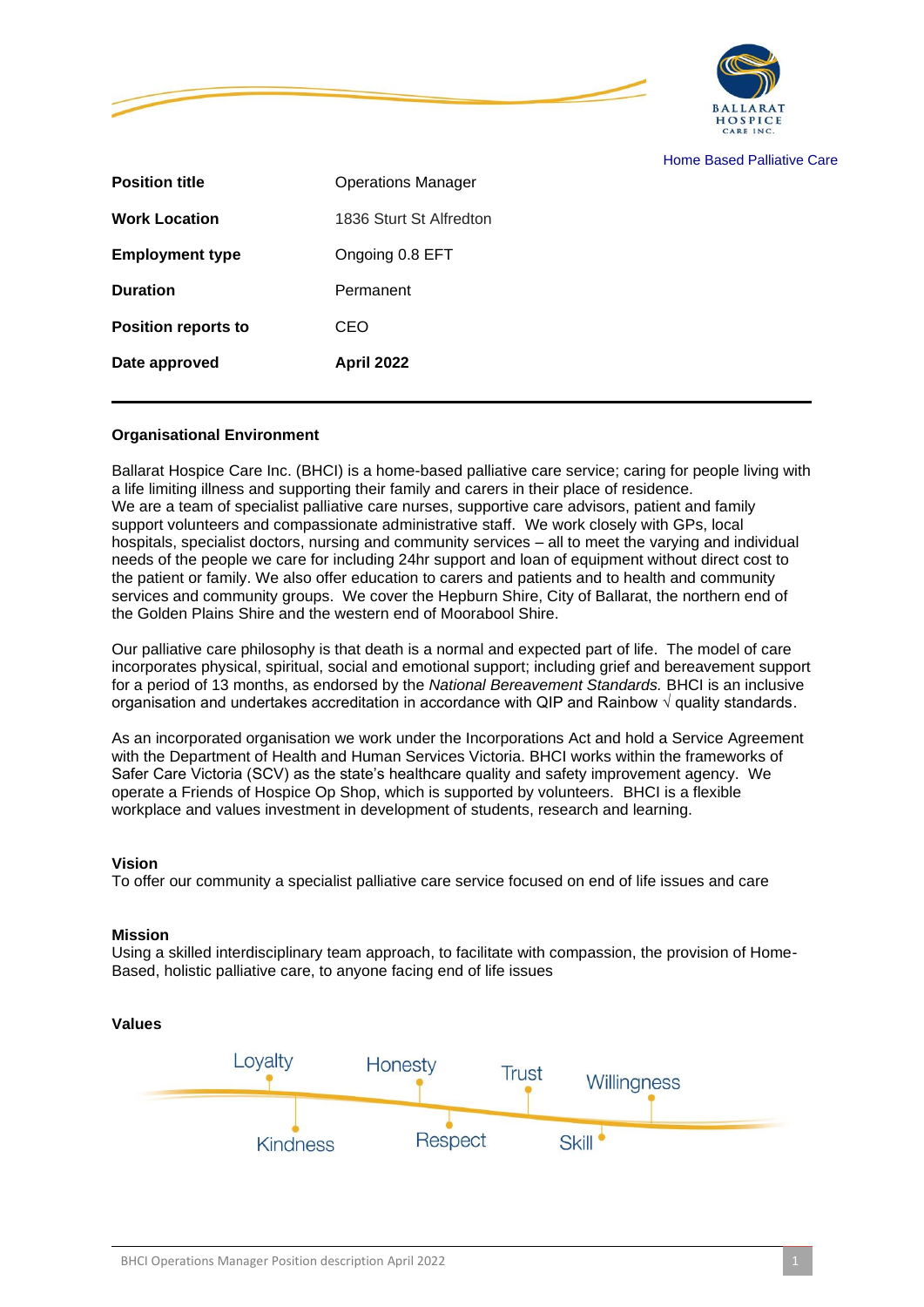# **Position Purpose**

In consultation with the Chief Executive Officer (CEO), provide leadership to and management of, the interdisciplinary team to achieve a consistently high standard of Service Delivery.

This role will operate within the Clinical Governance Framework (Safer Care Victoria) and will oversee operational requirements including management of staff, compliance and reporting, finance and partnerships.

The Operations Manager will ensure that BHCI service outcomes meet quality industry standards and legislative requirements, and that service development is in line with the strategic direction of BHCI.

# **Scope**

This position contributes to the strategic aspects of Service Delivery and oversees the operational components of Service Delivery.

### **Key Responsibilities**

- 1. Demonstrate and uphold the values of BHCI through professional attributes and behaviours
- 2. Demonstrate cultural appropriateness and respect for diversity
- 3. Leadership and management
- 4. Human resource management
- 5. Compliance, Data and Reporting
- 6. Finance
- 7. Stakeholder and community relationships

### **Key Responsibility 1 Demonstrate and uphold the values of BHCI through professional attributes and behaviours**

- To embrace the mission, values and philosophy of BHCI and use these principles as the basis of work practice
- Proactively contribute to professional attributes and behaviours (please see over)
- Ensures the provision of service complies with the policies and procedures of BHCI
- Effective and efficient management of own workload to include opportunities for research and quality improvement

# **Key Responsibility 2 Demonstrate cultural appropriateness and respect for diversity**

- Demonstrate a positive regard for diverse cultures, genders, sexual orientation and personcentred care
- Respond to all people in a non-judgemental, inclusive and supportive manner
- Demonstrate awareness of the relationship between culture, diversity, health beliefs, and health seeking behaviour
- Participate in education specific to cultural diversity, cultural safety, LGBTIQ+ inclusivity and the inclusion of minority groups regardless of how they identify.

# **Key Responsibility 3**

#### **Leadership and Management**

- Provide strategic and operational leadership and direction to the Service Delivery team (includes Nursing, Supportive Care, Volunteers and Stores)
- In collaboration with the CEO, develop and implement an annual Operational Plan that meets the strategic and operational goals and continuous improvement opportunities
- Mentor staff and manage the functions of the Service Delivery team including overseeing the teams commitment to:
	- o Excellent patient and family centered care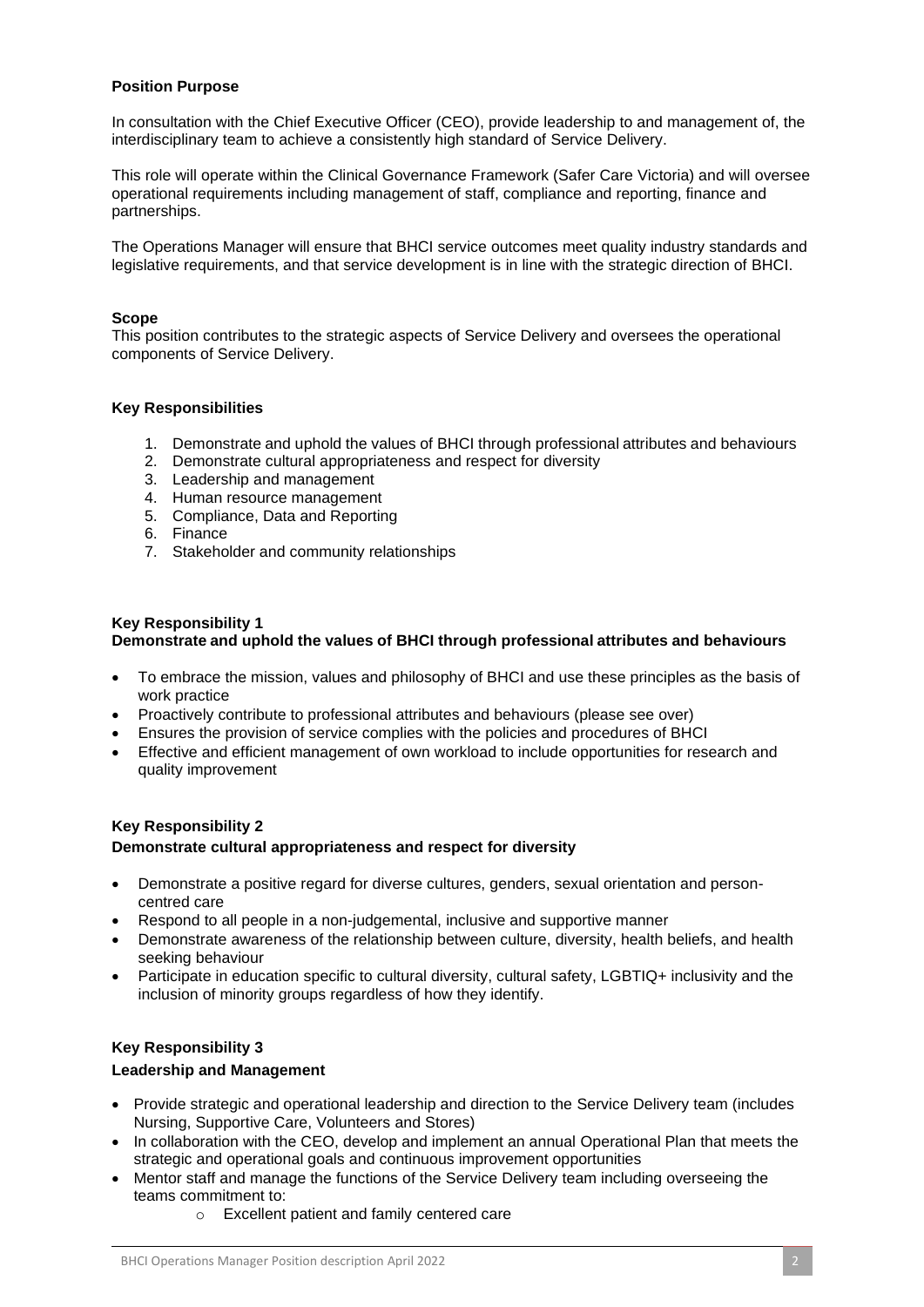- Maintaining relevant industry and other standards
- $\circ$  Understanding the needs of patients and families and maximizing outcomes
- Contribute as a skilled and productive member of the Leadership team by participating in activities to achieve strategic and organisational goals including planning, reporting and KPI monitoring
- Coordinate with and escalate to, the CEO, strategic and operational issues and risks for Service Delivery in a timely manner
- Provide effective leadership that encourages and supports clinical excellence and staff development
- Provide monthly reports to the CEO on the operations of the Service Delivery team
- Ensure staff receive regular support and ensure appropriate supervision both individually and as a team is available

# **Key Responsibility 4**

### **Human Resources**

- Continue to build and support a flourishing team environment consistent with BHCI's values
- Manage the recruitment, selection, orientation and onboarding and performance of Service Delivery staff in conjunction with appropriate Coordinators (Clinical and Supportive Care)
- Lead and manage change processes within the Service Delivery team, in consultation with the CEO and in line with BCHI's culture and values
- Work collaboratively with the Coordinators to implement any change processes

### **Key Responsibility 5**

### **Compliance, Data and Reporting**

- Ensure funding body targets within service agreements are met with preparation of accurate and timely reports that monitor quality of documentation and the accuracy of VINAH targets and benchmarking audits
- In conjunction with the Business Operations Group:
	- o Develop and update policies, procedures and systems relevant to the Service Delivery team
	- o Contribute to the BHCI strategic planning process
	- o Monitor quality and compliance with implementation of the Quality Action Plan
- Evaluate all BHCI Service Delivery components systematically to ensure that individuals and families are benefiting from the services they receive

# **Key Responsibility 6**

# **Finance**

- Collaborate with the CEO and Finance Manager (FM) to develop and monitor the Service Delivery budget
- Work collaboratively with the FM to provide the CEO with monthly financial reports together with variance analysis
- Assist with the development of budgets for Service Delivery business cases, new programs, projects and events as required

# **Key Responsibility 7**

#### **Stakeholder and Community relationships**

- Develop and maintain links with other palliative care providers and relevant service providers
- Attend relevant planning and community development meetings as agreed with the CEO
- Contribute to planning and participate in BHCI community education and community development activities as required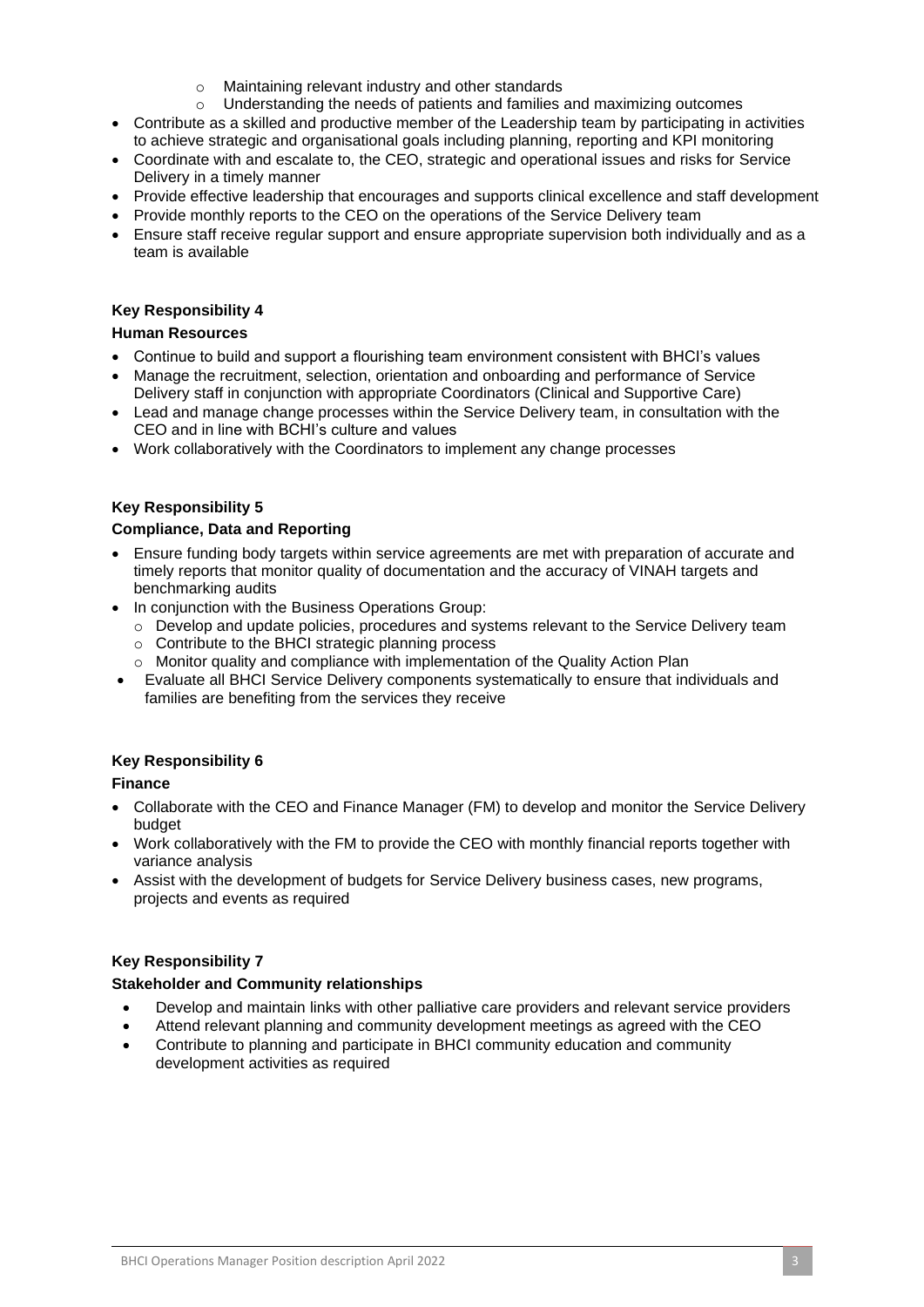It is expected that the Operations Manager will undertake the role in a manner which is aligned to the values of the organisation and the following leadership performance criteria.

### **Shapes strategic thinking**

- Proactively supports BHCI vision
- Inspires innovation
- Leads and influences change

# **Forges relationships and engages others**

- Establishes and maintains stakeholder networks
- Communicates clearly and adapts to audience
- Promotes information sharing and values and encourages input from a broad range of stakeholders
- Willingly represents the organisation with humility and respect

#### **Achieves results**

- Achieves and delivers results which promotes best practice and drives effectiveness
- Assumes accountability

# **Exemplifies personal drive and professionalism**

- Models BHCI values
- Engages with others in a respectful and professional manner
- Promotes quality, safety and sustainability

# **Drives business excellence**

- Builds team and individual capability and expertise
- Predicts and plans for future clinical needs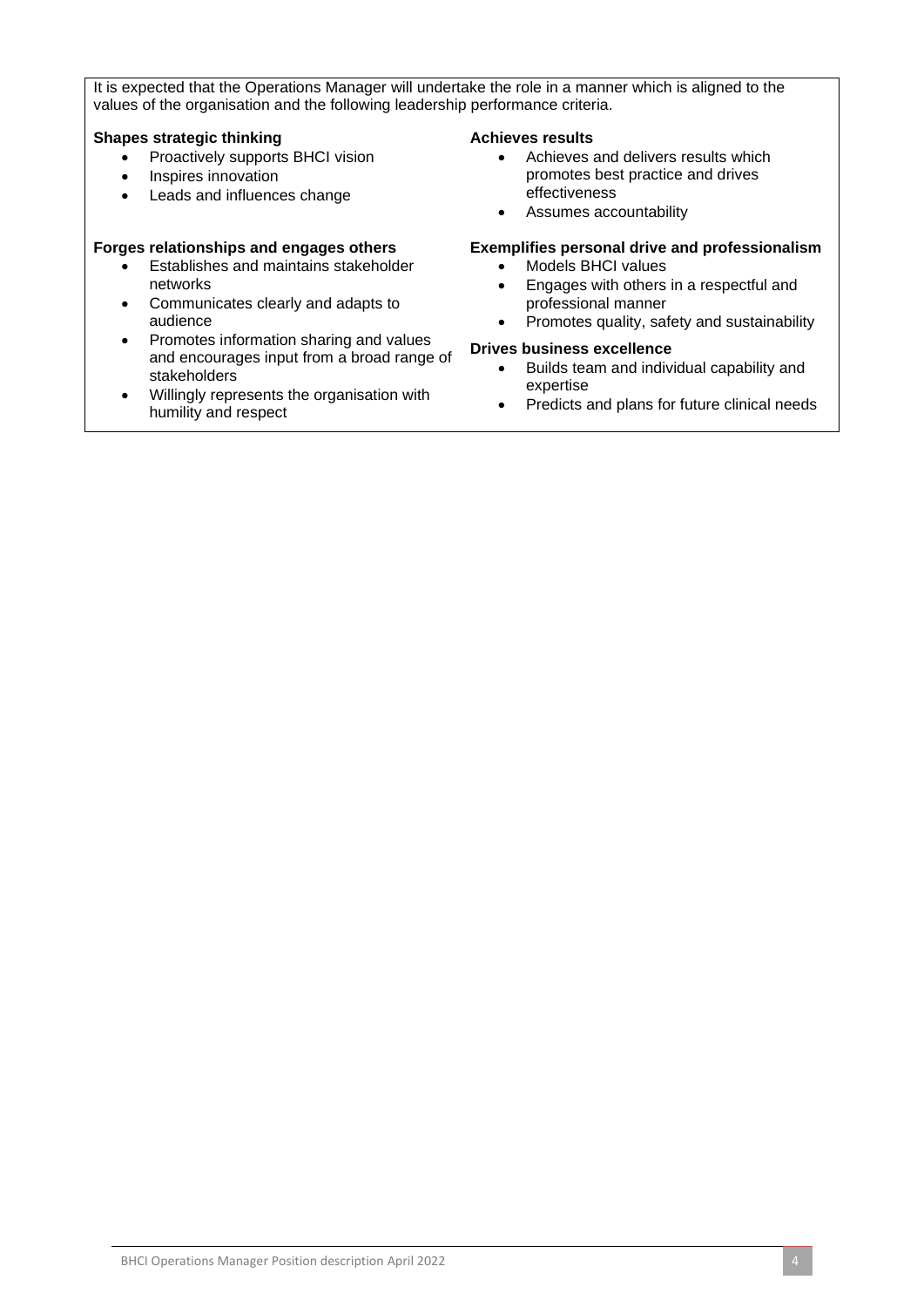# **For all BHCI team members:**

### **Occupational Health and Safety**

- BHCI acknowledges its responsibility under the OHS Act 2004 and the OHS Regulations 2017 to eliminate risks to health and safety in the workplace as far as is practicable. The legislation also places a duty on all employees to take responsibility for their own and others health and safety, to cooperate with management in relation to training, policies and actions to better the working environment.
- As a member of the team you are expected to consistently undertake meaningful self-care and professional self-development throughout the year.

### **Privacy and Confidentiality**

- Ensure that the business and affairs of BHCI, its patients, clients and staff remain strictly confidential and are not divulged to any third party except where required by law. Such confidentiality shall extend to the commercial and financial interests and activities of BHCI
- Agree to maintain strict confidentiality while employed by BHCI and at all times thereafter as to information regarding BHCI and client / customer data, operating procedures, client lists and financial information acquired by you during the course of your employment. At no time must information related to patient/ family or staff member be discussed with anyone other than the relevant staff member and / or care professional providing care / service.
- Awareness of the implications of the National Privacy Principles (Privacy Act 1988 (Cth)), Information Privacy Principles (The Privacy and Data Protect Act 2014 (Vic)) and Health Records Act 2001.

### **Professional Attributes and Behaviours:**

- **Teamwork**
- committed to sustaining a positive and trusting team culture
- proactive contributor to the work of the team and contribute towards an interdisciplinary approach to care
- willing to work collaboratively with all team members and willing to share information with colleagues
- open and honest communication with all team members
- willing to negotiate positive outcomes with all team members
- willing to develop new skills and knowledge rapidly

#### • **Motivation**

- demonstrates a confident, optimistic and proactive mindset
- takes ownership of own job and actively considers the consequences of their actions and the decisions they make
- demonstrates commitment to the team, is willing to share responsibility for the team's goals & objectives

#### • **Workplace Integrity**

- demonstrate ongoing commitment to the Vision and Mission of BHCI
- preparedness to consistently undertake work in a manner which is in line with the organisation's values of loyalty, honesty, trust, skill, kindness, respect and willingness
- treating the workplace environment, other staff and contractors with respect
- dealing with confidential and sensitive information in a professional manner

# **Workplace Responsibilities**

- BHCI acknowledges that its staff and volunteers have legislative responsibilities in relation to workplace rights which include but not limited to: discrimination, victimisation, bullying and harassment including sexual harassment, equal opportunity, disability, family violence and or abuse and children, parents and carers.
- Misses and Incidents as they are identified or arise. • All staff and volunteers work within a Risk Management Culture and report Adverse Events, Near